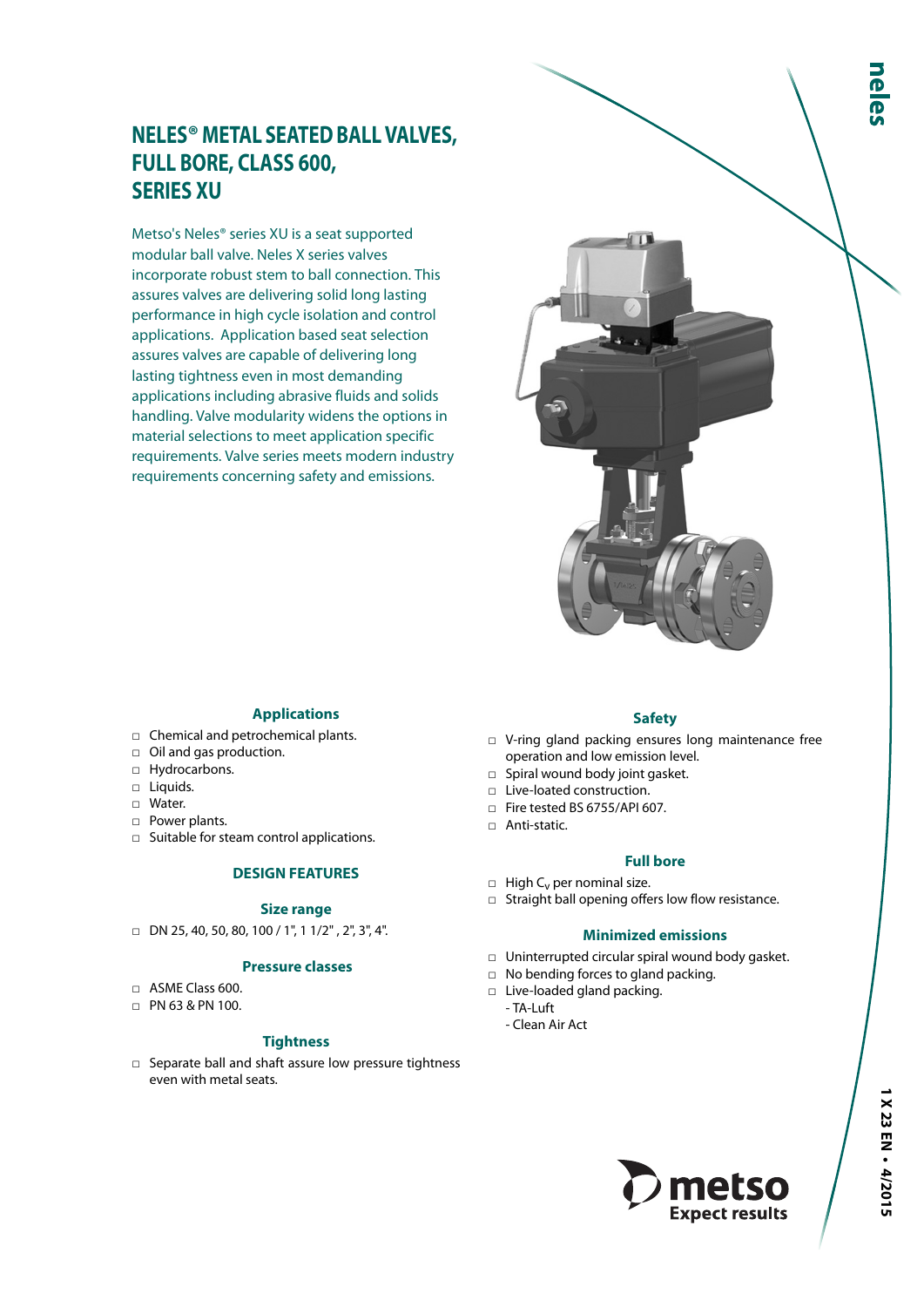#### **EXPLODED VIEW**



# **PARTS LIST**

| <b>Item</b>    | <b>Part description</b>   | <b>Material</b>                                                          |                                          |
|----------------|---------------------------|--------------------------------------------------------------------------|------------------------------------------|
| 1              | Body                      | Stainless steel ASTM A 351 gr. CF8M (1.4408)                             | Carbon steel ASTM A 216 gr. WCB (1.0619) |
| $\overline{2}$ | Body cap                  | Stainless steel ASTM A 351 gr. CF8M (1.4408)                             | Carbon steel ASTM A 216 gr. WCB (1.0619) |
| 3              | Ball                      | Type 316                                                                 |                                          |
| $\overline{4}$ | Spline driver 2"          | Stainless steel ASTM A 351 gr. CF8M (1.4581)                             |                                          |
| 5              | Stem                      | ASTM A479 gr. XM-19 (1.3964)                                             |                                          |
| $\overline{7}$ | Seat                      | Stainless steel + cobalt based alloy                                     |                                          |
| 8              | Stem retainer 1" - 1 1/2" | Stainless steel ASTM A 351 gr. CF8M (1.4581)                             | Carbon steel ASTM A 216 gr. WCB (1.0619) |
| 9              | Gland                     | Stainless steel ASTM A 351 gr. CF8M (1.4581)                             |                                          |
| 10             | Key                       | Stainless steel AISI 329                                                 |                                          |
| 12             | Stud                      | ASTM A 193 gr. B8                                                        | ASTM A 320 gr. L7M (21 CrMo V 57)        |
| 13             | Stud 1" - 1 1/2"          | ASTM A 193 gr. B8                                                        | ASTM A 320 gr. L7M (21 CrMo V 57)        |
| 14             | Stud                      | ASTM A 193 gr. B8                                                        | ASTM A 320 gr. L7M (21 CrMo V 57)        |
| 16             | Hexagon nut               | ASTM A 194 gr. 8                                                         | ASTM A 194 gr. 2HM (24 CrMo 5)           |
| 17             | Hexagon nut 1" - 1 1/2"   | ASTM A 194 gr. 8                                                         | ASTM A 194 gr. 2HM (24 CrMo 5)           |
| 18             | Hexagon nut               | ASTM A 194 gr. 8                                                         | ASTM A 194 gr. 2HM (24 CrMo 5)           |
| 25             | Seat                      | Stainless steel + cobalt based alloy                                     |                                          |
| 36             | Anti-static spring 2"     | Alloy 825 (2.4858)                                                       |                                          |
| 42             | <b>Retainer Plate</b>     | 316L/1.4435                                                              |                                          |
| 50             | Locking                   | ASTM A479 gr. XM-19 (1.3964)                                             |                                          |
| 62             | Seat spring               | Alloy 825 (2.4858)                                                       |                                          |
| 63             | <b>Back seal</b>          | PTFE or graphite                                                         |                                          |
| 65             | Body gasket               | Stainless steel AISI 316 (1.4436) + PTFE or graphite filler spiral wound |                                          |
| 66             | Gasket 1"-1 1/2"          | PTFE or graphite                                                         |                                          |
| 69             | Packing                   | PTFE or graphite                                                         |                                          |
| 70             | Thrust bearing            | PTFE or cobalt based alloy                                               |                                          |
| 71             | <b>Stem</b>               | Graphite or cobalt based alloy                                           |                                          |
| 75             | Seat seal                 | Graphite                                                                 |                                          |
| 76             | Back-up ring              | Stainless steel AISI 316 (1.4436)                                        |                                          |
| 77             | Drain plug                | Type 316                                                                 |                                          |
| 78             | <b>Bottom flange</b>      | Stainless steel ASTM A 351 gr. CF8M (1.4408)                             | Carbon steel ASTM A 216 gr. WCB (1.0619) |
| 79             | Bottom cap gasket         | PTFE or graphite                                                         |                                          |
| 150            | Disc sprig set            | Electroless nickel plated sprig steel (EN 10083 - 1.8159)                |                                          |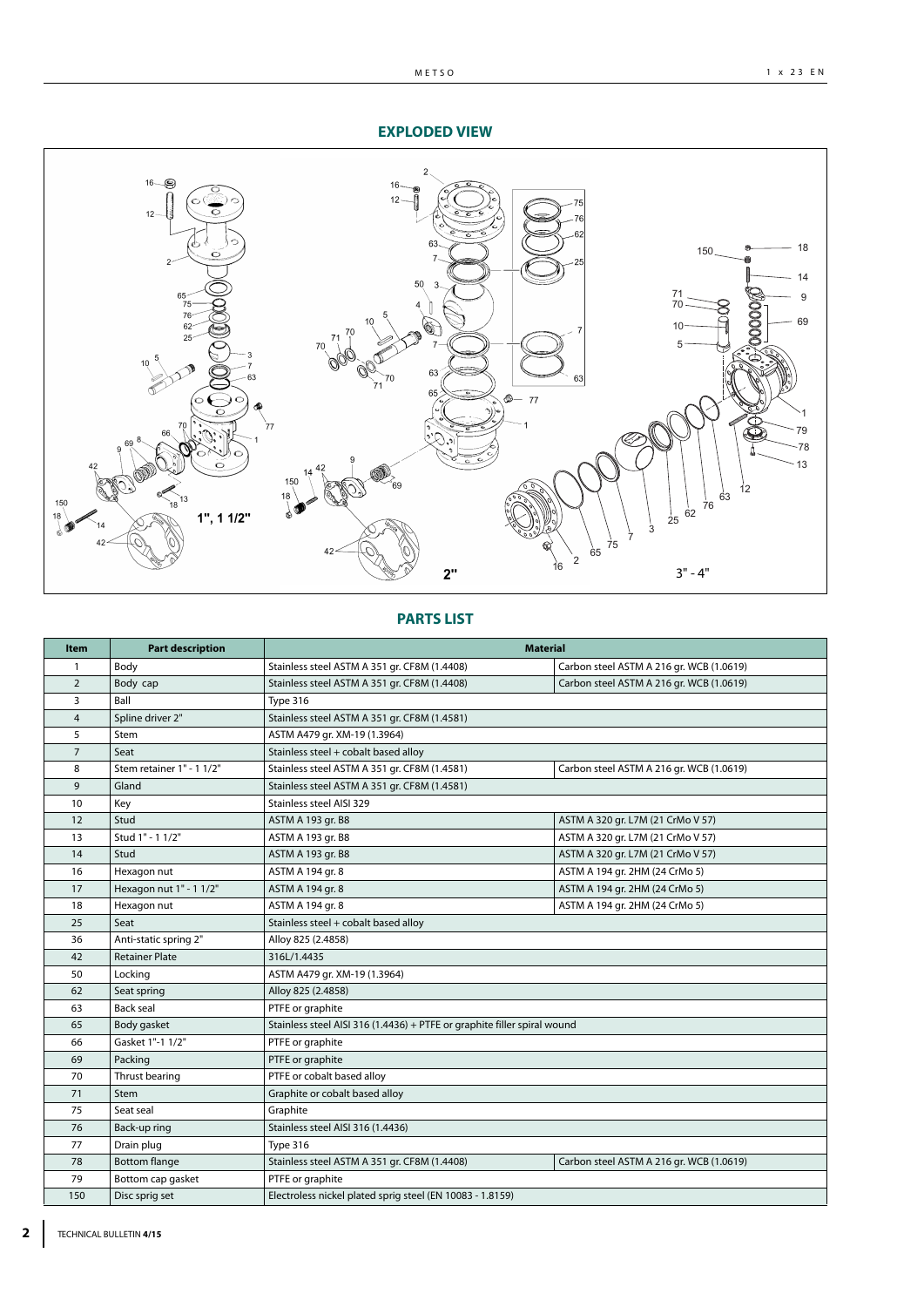# **TECHNICAL SPECIFICATION**

# **Product type**

Full bore, seat supported ball valve. Separate ball and shaft. Split body design. Flanged.

## **Pressure ratings**

ASME Class 600. PN 63 & PN 100.

# **Size range**

DN 25, 40, 50, 80, 100 / 1", 1 1/2", 2", 3", 4".

## **Temperature range**

-50 °C...+450 °C (+600 °C) / -58...+840 °F (+1110 °F).

#### **Design standards**

| Valve body   | ASME B16.34, BS 5351.              |
|--------------|------------------------------------|
| Valve joint  | ASME B16.34.                       |
| Flanges      | ASME 600                           |
|              | PN 63, 100                         |
| Face-to-face | ASME B16.10 table 3, long pattern. |
|              |                                    |

# **Standard materials**

| Body halves:   | ASTM A351 gr. CF8M, ASTM A216 gr.    |
|----------------|--------------------------------------|
|                | WCB, 1.4408/1.0619.                  |
| Ball:          | ASTM A351 gr. CF8M/AISI 316          |
|                | $(1.4408)$ + hard chrome or other    |
|                | special coating with metal seats.    |
| Bearings:      | PTFE or cobalt based alloy.          |
| Seats:         | stainless steel + cobalt based alloy |
| Seals/gaskets: | PTFE, graphite.                      |
| Body gasket:   | Spiral wound with PTFE or graphite   |
|                | filler.                              |
| Gland packing: | PTFE (V-rings), graphite.            |

# **Bolting**

B8/8 (A2 - 70) with stainless steel body. L7M/2HM (21 CrMoV 57 / 24 CrMo 5) with carbon steel body.

## **Certification**

EN 10204-3.1 material certificates for body and bonnet. Tightness test certificate.

## **Standard options**

Degreasing. Cobalt based alloy or NiBo ball coating. Shaft extension. Fire tested acc. to API 607. NACE MR-0103, NACE MR 0175 available on request. Anti-static. Cryogenic version (temperatures below -50 °C / -60 °F)

## **Actuator mounting**

ISO 5211.

# **Valve testing**

Each valve is tested for body integrity and seat tightness. The body test pressure is 1.5 x PN. The seat test pressure for metal seated valves is 1.1 x PN. The test medium is inhibited water. Air test upon request.

## **Valve tightness**

Metal seats: ISO 5208 Rate C, standard. ANSI FCI Class V Other tightness rates upon request.

# **Cv (Kv) -values and resistance coefficients**

| <b>Valve size</b> |           | <b>XU</b> | <b>XU with Q-TRIM</b> |                     |           |  |  |
|-------------------|-----------|-----------|-----------------------|---------------------|-----------|--|--|
| DN / inch         | $C_v$ 90° | $K_v$ 90° | $\xi$ 90°             | $C_v$ 90 $^{\circ}$ | $K_v$ 90° |  |  |
| 25/1"             | 105       | 91        | 0.08                  |                     |           |  |  |
| 40/11/2"          | 250       | 220       | 0.07                  |                     |           |  |  |
| 50/2"             | 490       | 425       | 0.06                  | 84                  | 73        |  |  |
| 80/3"             | 1160      | 1000      | 0.05                  | 245                 | 210       |  |  |
| 100/4"            | 2200      | 1900      | 0.05                  | 530                 | 460       |  |  |

# **STANDARD SEAT OPTIONS**



# **Scraping locked seat, K (only in size 2")**





Seat seal:<br>Temp. range:

Ball seat: Stainless steel + hard facing<br>
Seat seal: Seat PTFF -50 °C... +260 °C / -58 °F... +500 °F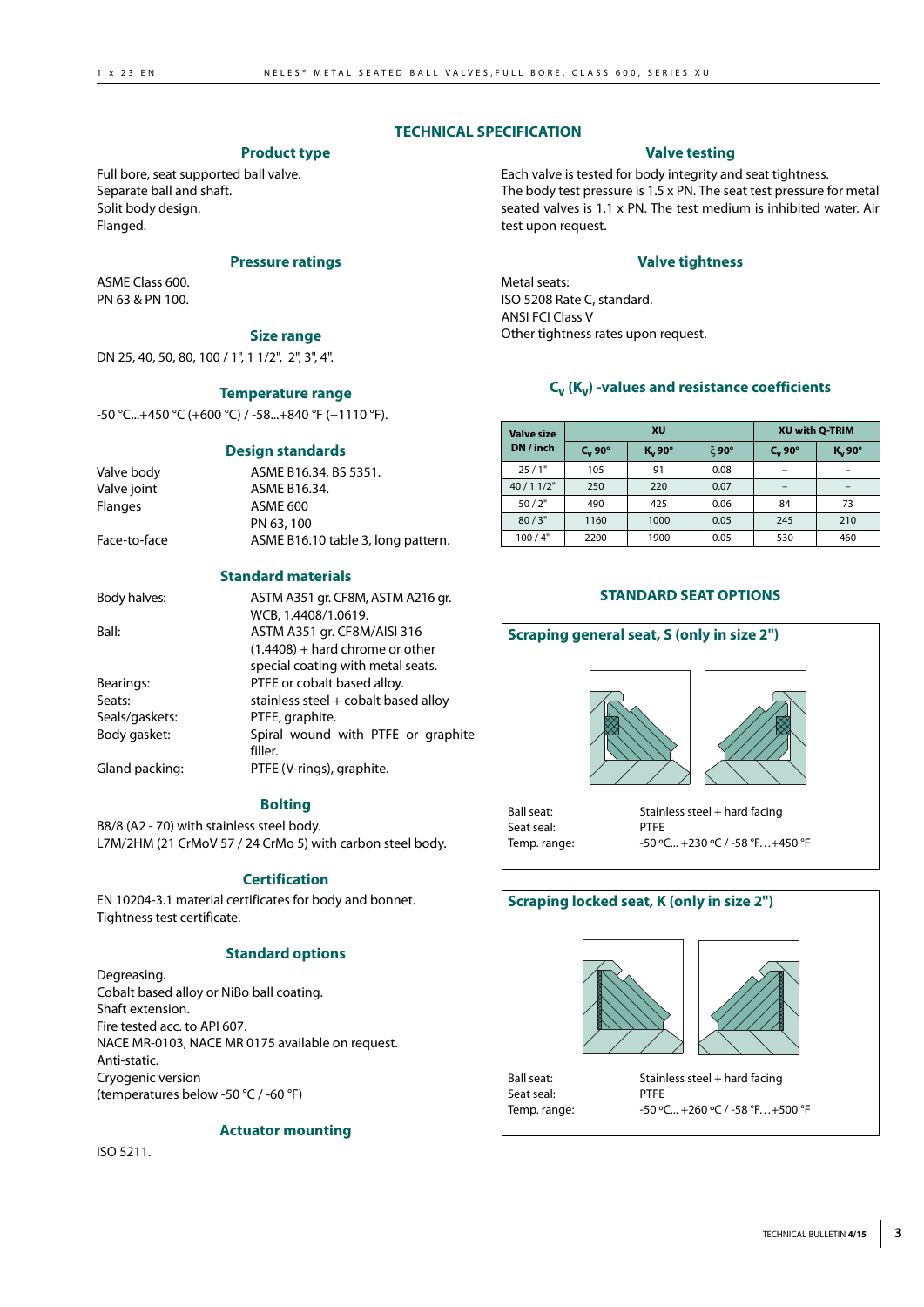

#### **STANDARD SEAT OPTIONS**

#### **VALVE BODY RATINGS ASME 600**



#### **VALVE BODY RATINGS PN 63 / PN 100**

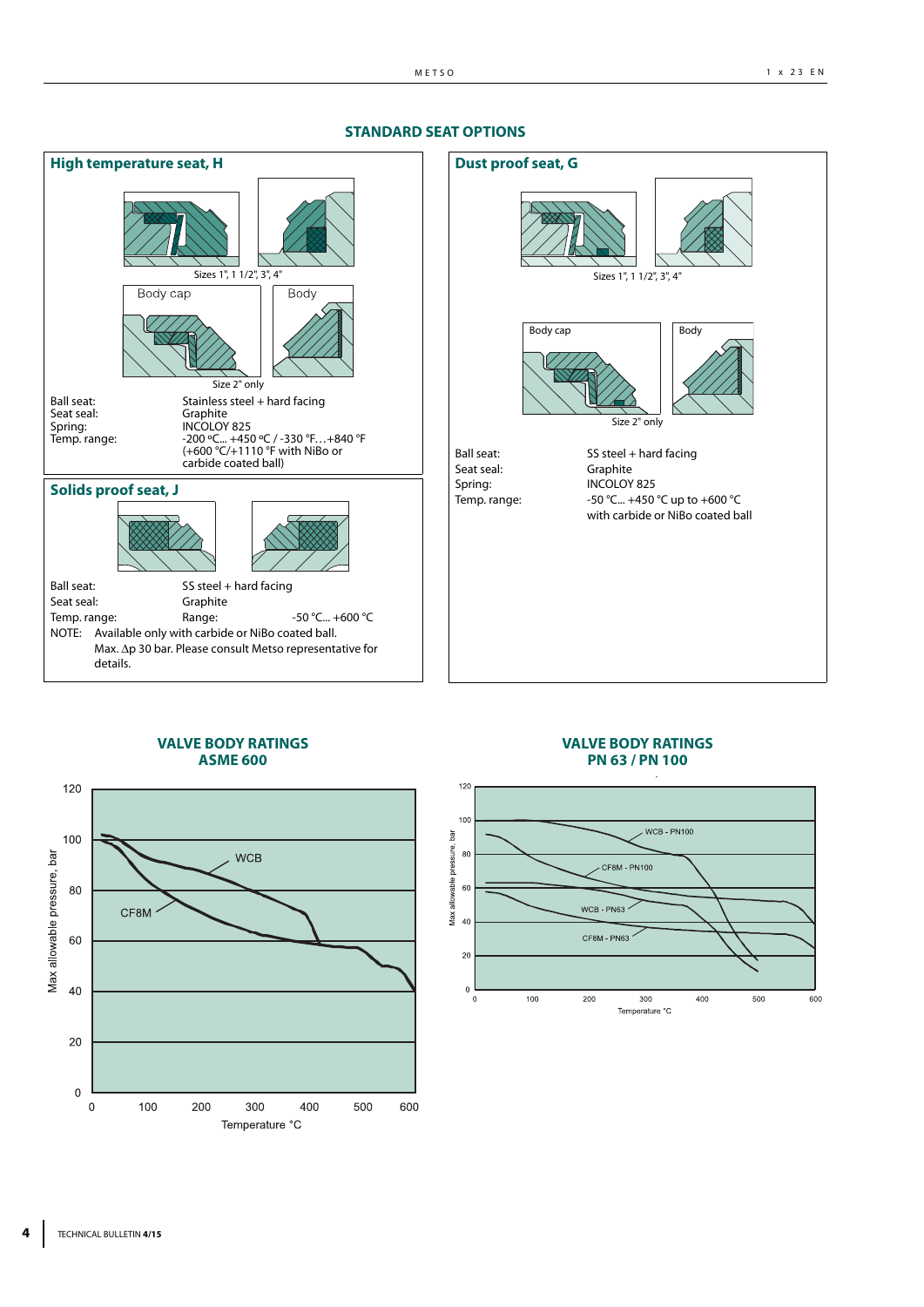#### **ACTUATOR SELECTION**

XU-valve can be equipped with the following Metso actuator types:

**B1C/B1J** Pneumatic double acting or spring return actuator.

Actuators available for size range DN 25 - 100 / 1"-4" B1C/B1J actuators have an ISO 5211 mounting face.

**M** Gear operator for valve sizes DN 25 - 100 / 1"-4".

When selecting other than Metso actuators, please contact your local representative.

For the correct actuator selection you need to know the following process data:

- valve size and seat type

- supply pressure for the actuator
- maximum operating differential pressure over the valve in closed position.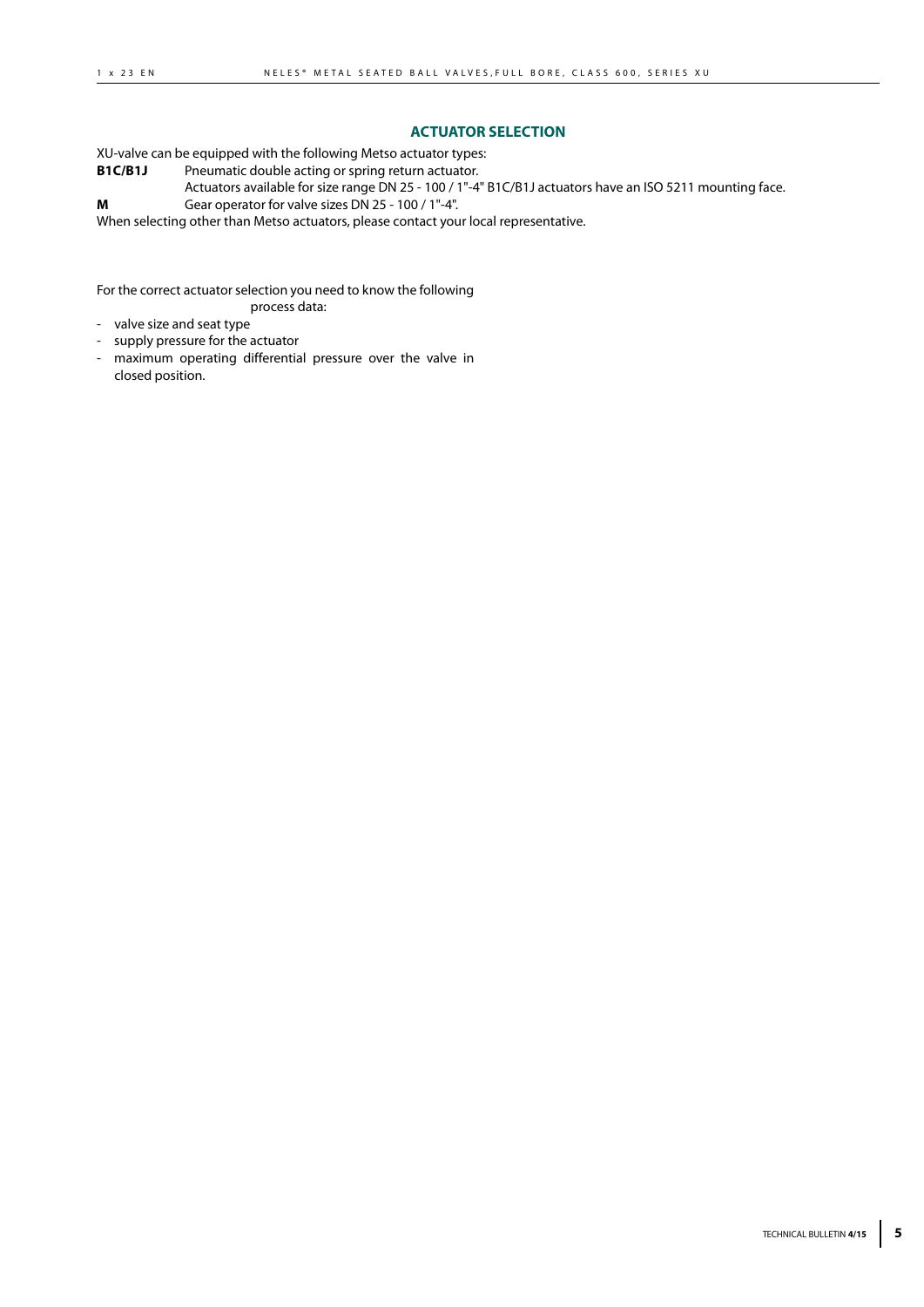### **DIMENSIONS**



| <b>TYPE</b> | <b>SIZE</b><br><b>ISO FLANGE</b> |                    | Dimensions in mm (inch) |                |                |                |               |                |                |                |              |              |                |              |                          | kg               |
|-------------|----------------------------------|--------------------|-------------------------|----------------|----------------|----------------|---------------|----------------|----------------|----------------|--------------|--------------|----------------|--------------|--------------------------|------------------|
|             |                                  |                    | A                       | A <sub>1</sub> | ØB             | ØB1            | ØD            | E              | K              | M              | N            | ØO           | Р              | R            | U1                       | $(\mathsf{lbs})$ |
|             |                                  | F07                | 216<br>(8.50)           | 79<br>(3.11)   | 125<br>(4.88)  | 119<br>(4.69)  | 25.4(1)       | 170<br>(6.69)  | 145<br>(5.71)  | 4.76<br>(0.19) | 25<br>(0.98) | 15<br>(0.59) | 17<br>(0.67)   | 25<br>(0.98) | 1/4                      | 17<br>(37)       |
|             | 11/2                             | F07, F10           | 241<br>(9.49)           | 86<br>(3.39)   | 155<br>(6.12)  | 148<br>(5.83)  | 38.1<br>(1.5) | 202<br>(7.95)  | 172<br>(6.77)  | 4.76<br>(0.19) | 35<br>(1.38) | 20<br>(0.79) | 22.2<br>(0.87) | 30<br>(1.18) | 1/4                      | 26<br>(57)       |
| XU F        |                                  | F07, F10, F12, F14 | 292<br>(11.50)          | 98<br>(3.86)   | 165<br>(6.50)  | 153<br>(6.02)  | 50.8(2)       | 215<br>(8.46)  | 168<br>(6.61)  | 6.35<br>(0.25) | 46<br>(1.81) | 25<br>(0.98) | 27.8<br>(1.09) | 47<br>(1.85) | 1/2                      | 35<br>(77)       |
|             | 3                                | F14, F16           | 356<br>(14.02)          | 172<br>(6.77)  | 210<br>(8.25)  | 239<br>(9.41)  | 76.2(3)       | 327<br>(12.87) | 246<br>(9.69)  | 12.70<br>(0.5) | 80<br>(3.15) | 45<br>(1.77) | 50.4<br>(1.98) | 81<br>(3.19) | $\overline{\phantom{a}}$ | 64<br>(141)      |
|             | 4                                | F14, F16, F25      | 432<br>(17.01)          | 213<br>(8.39)  | 275<br>(10.75) | 294<br>(11.57) | 101.6<br>(4)  | 383<br>(15.08) | 292<br>(11.50) | 12.70<br>(0.5) | 90<br>(3.54) | 55<br>(2.16) | 60.6<br>(2.39) | 91<br>(3.58) | ۰                        | 141<br>(311)     |

## **VALVE + M-SERIES GEAR OPERATOR**



| <b>Actuator</b> |                |     |     |     |     |      |
|-----------------|----------------|-----|-----|-----|-----|------|
| size            | F <sub>1</sub> | G1  | J   | v   | ØZ  | kg   |
| M07             | 235            | 184 | 65  | 52  | 160 | 3.8  |
| M10             | 238            | 187 | 65  | 52  | 200 | 4.4  |
| M12             | 307            | 238 | 88  | 71  | 315 | 10.1 |
| M14             | 385            | 285 | 93  | 86  | 400 | 18.2 |
| M15             | 456            | 346 | 102 | 105 | 500 | 26.2 |
| M <sub>16</sub> | 530            | 387 | 124 | 130 | 600 | 36.8 |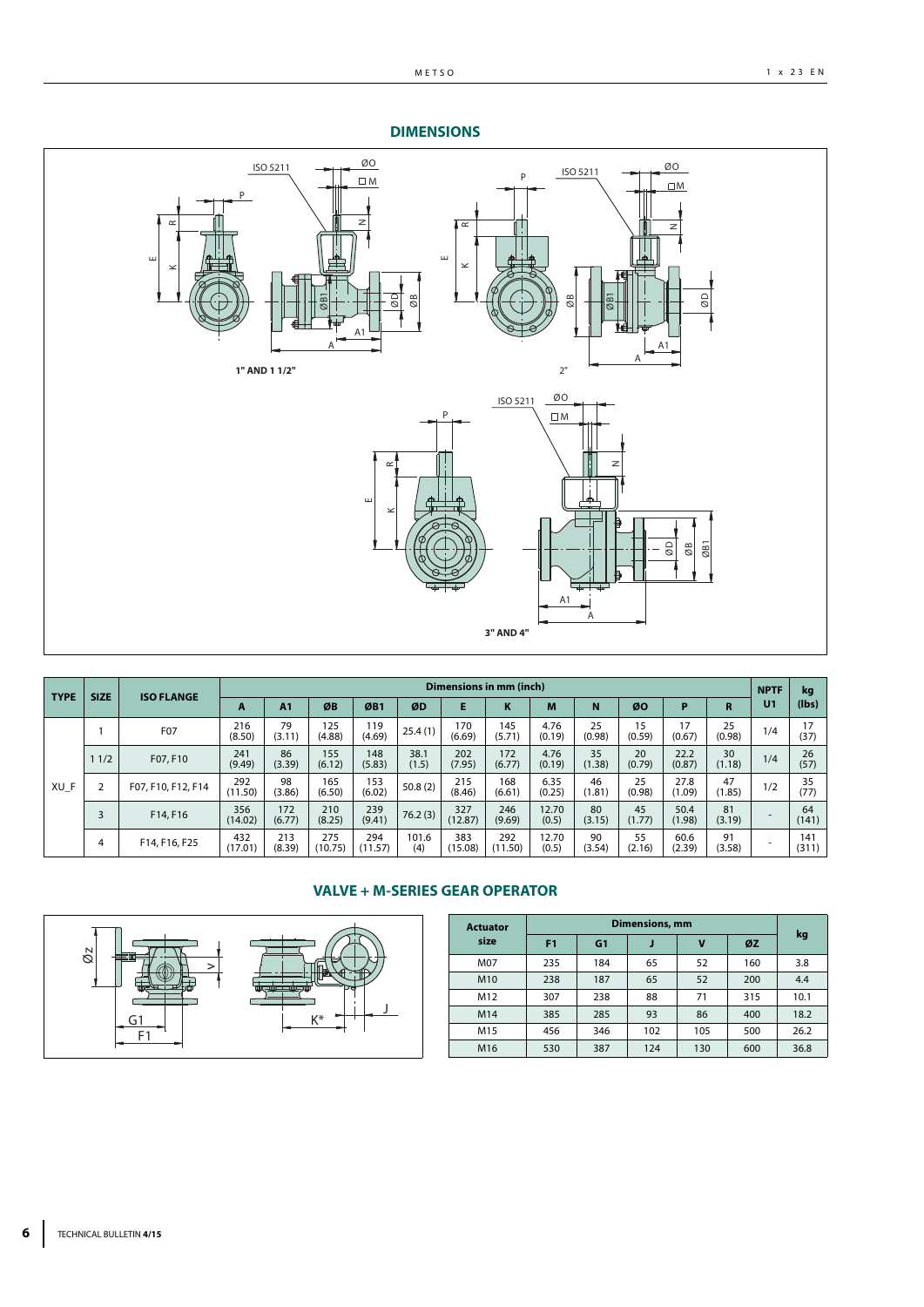





# **B1C ACTUATOR**

| <b>Valve</b> | <b>Size</b> | <b>Actuator</b>                |     |                |     |                 |       |     | Dimensions in mm |     |     |     |     |     |    |                               | <b>NPTF</b>              | <b>NPT</b> |     |
|--------------|-------------|--------------------------------|-----|----------------|-----|-----------------|-------|-----|------------------|-----|-----|-----|-----|-----|----|-------------------------------|--------------------------|------------|-----|
|              | DN          |                                | A   | A <sub>1</sub> | ØB  | ØB <sub>1</sub> | ØD    |     |                  | G   | н   |     |     | K   |    | $\overline{\phantom{a}}$<br>л |                          |            | kg  |
| XU01F        | 25          | B <sub>1</sub> CU <sub>6</sub> | 216 | 79             | 125 | 119             | 25.4  | 46  | 395              | 270 | 343 | 215 | 203 | 145 | 36 | 90                            | 1/4                      | 1/4        | 23  |
| XU1HF        | 40          | B <sub>1</sub> CU <sub>9</sub> | 241 | 86             | 155 | 148             | 38.1  | 50  | 450              | 315 | 386 | 215 | 231 | 172 | 43 | 110                           | 1/4                      | 1/4        | 38  |
|              |             | <b>B1CU11</b>                  | 241 | 86             | 155 | 148             | 38.1  | 50  | 535              | 375 | 410 | 225 | 237 | 172 | 51 | 135                           | 1/4                      | 3/8        | 44  |
| XU02F        | 50          | <b>B1CU11</b>                  | 292 | 98             | 165 | 153             | 50.8  | 50  | 535              | 375 | 409 | 225 | 233 | 168 | 51 | 135                           | 1/2                      | 3/8        | 53  |
|              |             | <b>B1CU13</b>                  | 292 | 98             | 165 | 153             | 50.8  | 65  | 640              | 445 | 435 | 245 | 249 | 168 | 65 | 175                           | 1/2                      | 3/8        | 68  |
| XU03F        | 80          | <b>B1CU13</b>                  | 356 | 172            | 210 | 239             | 76.2  | 65  | 640              | 445 | 556 | 245 | 327 | 246 | 65 | 175                           | $\overline{\phantom{a}}$ | 3/8        | 97  |
|              |             | <b>B1CU17</b>                  | 356 | 172            | 210 | 239             | 76.2  | 70  | 785              | 555 | 588 | 260 | 342 | 246 | 78 | 215                           | $\overline{\phantom{a}}$ | 1/2        | 120 |
| XU04F        | 100         | <b>B1CU20</b>                  | 432 | 213            | 275 | 294             | 101.6 | 80  | 880              | 590 | 701 | 280 | 407 | 292 | 97 | 215                           | $\overline{\phantom{a}}$ | 1/2        | 216 |
|              |             | <b>B1CU25</b>                  | 432 | 213            | 275 | 294             | 101.6 | 110 | 1075             | 725 | 743 | 300 | 430 | 292 | 21 | 265                           | $\overline{\phantom{a}}$ | 1/2        | 274 |

| <b>Valve</b> | <b>Size</b><br>DN | <b>Actuator</b> | A   | A <sub>1</sub> | ØB  | ØB1 | ØD    |     |      | G   | н   |     |     | ĸ   |     | X   | <b>NPTF</b>              | <b>NPT</b> | kg  |
|--------------|-------------------|-----------------|-----|----------------|-----|-----|-------|-----|------|-----|-----|-----|-----|-----|-----|-----|--------------------------|------------|-----|
| XU01F        | 25                | B1JU/B1JUA6     | 216 | 79             | 125 | 119 | 25.4  | 50  | 485  | 368 | 336 | 215 | 204 | 145 | 36  | 110 | 1/4                      | 3/8        | 32  |
|              |                   | B1JU/B1JAU8     | 216 | 79             | 125 | 119 | 25.4  | 50  | 555  | 420 | 336 | 215 | 204 | 145 | 43  | 135 | 1/4                      | 3/8        | 36  |
| XU1HF        | 40                | B1JU/B1JAU10    | 241 | 86             | 155 | 148 | 38.1  | 50  | 640  | 480 | 391 | 225 | 237 | 172 | 51  | 175 | 1/4                      | 3/8        | 58  |
| XU02F        | 50                | B1JU/B1JAU12    | 292 | 98             | 165 | 153 | 50.8  | 65  | 815  | 620 | 420 | 245 | 249 | 168 | 65  | 215 | 1/2                      | 1/2        | 94  |
| XU03F        | 80                | B1JU/B1JAU16    | 356 | 172            | 210 | 239 | 76.2  | 70  | 990  | 760 | 573 | 260 | 342 | 246 | 78  | 265 | $\overline{\phantom{a}}$ | 1/2        | 166 |
|              |                   | B1JU/B1JAU20    | 356 | 172            | 210 | 239 | 76.2  | 80  | 1230 | 940 | 606 | 280 | 361 | 246 | 97  | 395 | $\overline{\phantom{a}}$ | 3/4        | 241 |
| XU04F        | 100               | B1JU/B1JAU20    | 432 | 213            | 275 | 294 | 101.6 | 80  | 1230 | 940 | 679 | 280 | 407 | 292 | 97  | 395 | $\overline{\phantom{a}}$ | 3/4        | 318 |
|              |                   | B1JU/B1JAU25    | 432 | 213            | 275 | 294 | 101.6 | 110 | 490  | 140 | 739 | 300 | 430 | 292 | 121 | 505 | $\overline{\phantom{a}}$ | 3/4        | 493 |

# **B1J/B1JA ACTUATOR**